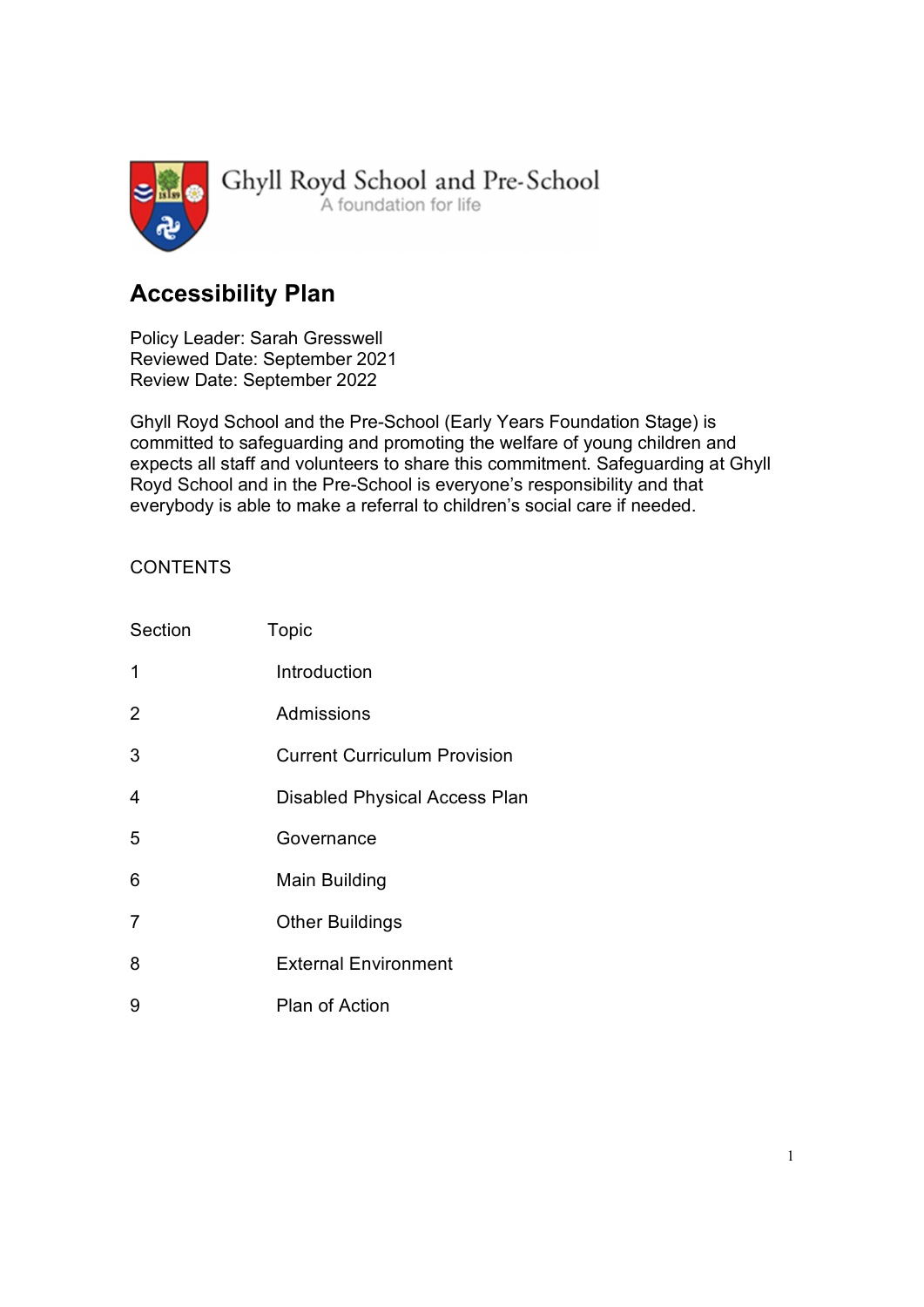#### 1 Introduction

The Equality Act 2010 repeals and replaces the provisions of the Disability Discrimination Act 1995 (as amended in 2001). Chapter 1 of the Act addresses the issues for all schools in England, Scotland and Wales. References to previous legislation should be understood to include relevant and updated provisions of the Equality Act.

# 1.1 Schools are required to plan for:

Increasing access for disabled pupils to the school curriculum. This covers teaching and learning and the wider curriculum of the school such as participation in after-school clubs, leisure and cultural activities or school visits. Improving access to the physical environment of schools. This covers improvements to the physical environment of the school and physical aids to access education.

Improving the delivery of written information to disabled pupils. This will include planning to make written information that is normally provided by the school to its pupils available to disabled pupils. Examples might include handouts, timetables, textbooks and information about school events. The information should take account of pupils' disabilities and pupils' and parents' preferred formats and be made available within a reasonable time frame.

Improve the delivery of written information to pupils, staff, parents and visitors with disabilities. This will include hand-outs, timetables, textbooks and information about the school and school events; the information should be made available in various preferred formats within a reasonable timeframe

1.2 Definition of Disability

A physical or mental impairment which has a substantial and long term effect on a person's ability to carry out normal day-to-day activities.

1.3 Discrimination against disabled students can take place either:

By treating them "less favourably" than other people, or By failing to make a "reasonable adjustment" when they are placed at a

substantial disadvantage" compared to other people for a reason relating to their disability.

The Act applies to all activity institutions which provide wholly or mainly for students, including, for example:

- all aspects of teaching and learning, including lectures, lab work, practical's, field trips, work placements etc.
- examinations and assessments
- learning resources, including libraries and computer facilities etc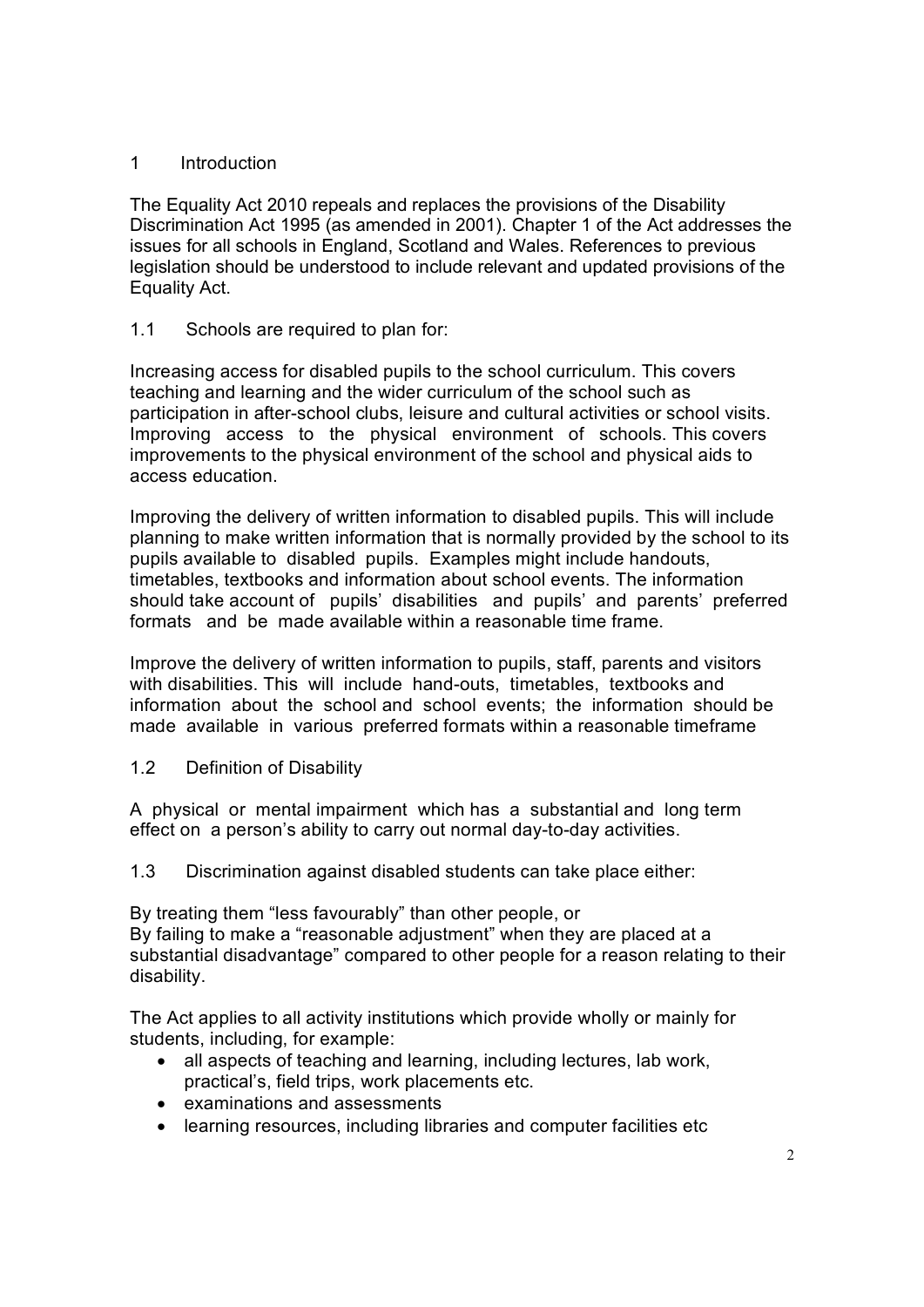Institutions are only expected to do what is "reasonable". What is reasonable will depend on all the individual circumstances of the case. A reasonable adjustment might be an action that helps to alleviate a substantial disadvantage. It might involve:

- changing standard school procedures
- adapting the curriculum, electronic or other materials, or modifying the delivery of teaching
- providing additional services, such as sign language interpreter or materials in Braille
- training staff to work with disabled people and to provide appropriate adjustments altering the physical environment.

The purpose of the legislation is to enable disabled people to gain access to learning opportunities. In achieving this, it is not expected that academic standards should in any way be compromised. Wherever possible courses and teaching practices should be accessible by design, so that only adaptations need to be made for individuals. This also helps in complying with the "anticipatory" aspect of the Act.

#### 2 Admissions

Ghyll Royd School is a day, co-educational independent school and it operates its own admissions policy. The school is happy to consider applications from any child, regardless of disability, colour, creed or race so long as other entrance criteria are met. Pupils with specific learning difficulties may be accepted provided that the school is able to offer the level of specialist and general assistance required. Parents should be aware that there may be a charge for additional individual learning support.

Where an admission enquiry is made by the parents of a pupil with a specific learning difficulty or disability the SENCO is involved at an early stage. Where possible they meet prospective pupils and their parents at the initial visit to discuss and assess needs and to consider any reasonable adjustments that may need to be made. Where appropriate, pupils' needs are assessed with the support and advice of external agencies, such as an occupational therapist, as part of the admission process.

#### The school's Terms and Conditions state:

3.(a) "Admission is at the discretion of the Head. The School undertakes not to treat disabled pupils less favourably, without justification, than their nondisabled peers and to make reasonable adjustments to ensure that pupils who are disabled are not put at a substantial disadvantage in comparison to pupils who are not disabled."

Ghyll Royd School welcomes pupils from all sectors of society and always endeavours wherever practical, to accommodate their individual needs. Unfortunately, and no matter how regrettable, it is inevitable that the physical characteristics of the school will always act as a detraction for any child permanently dependent on a wheelchair or suffering from impaired mobility. The school's facilities e.g. sports hall, library, art room,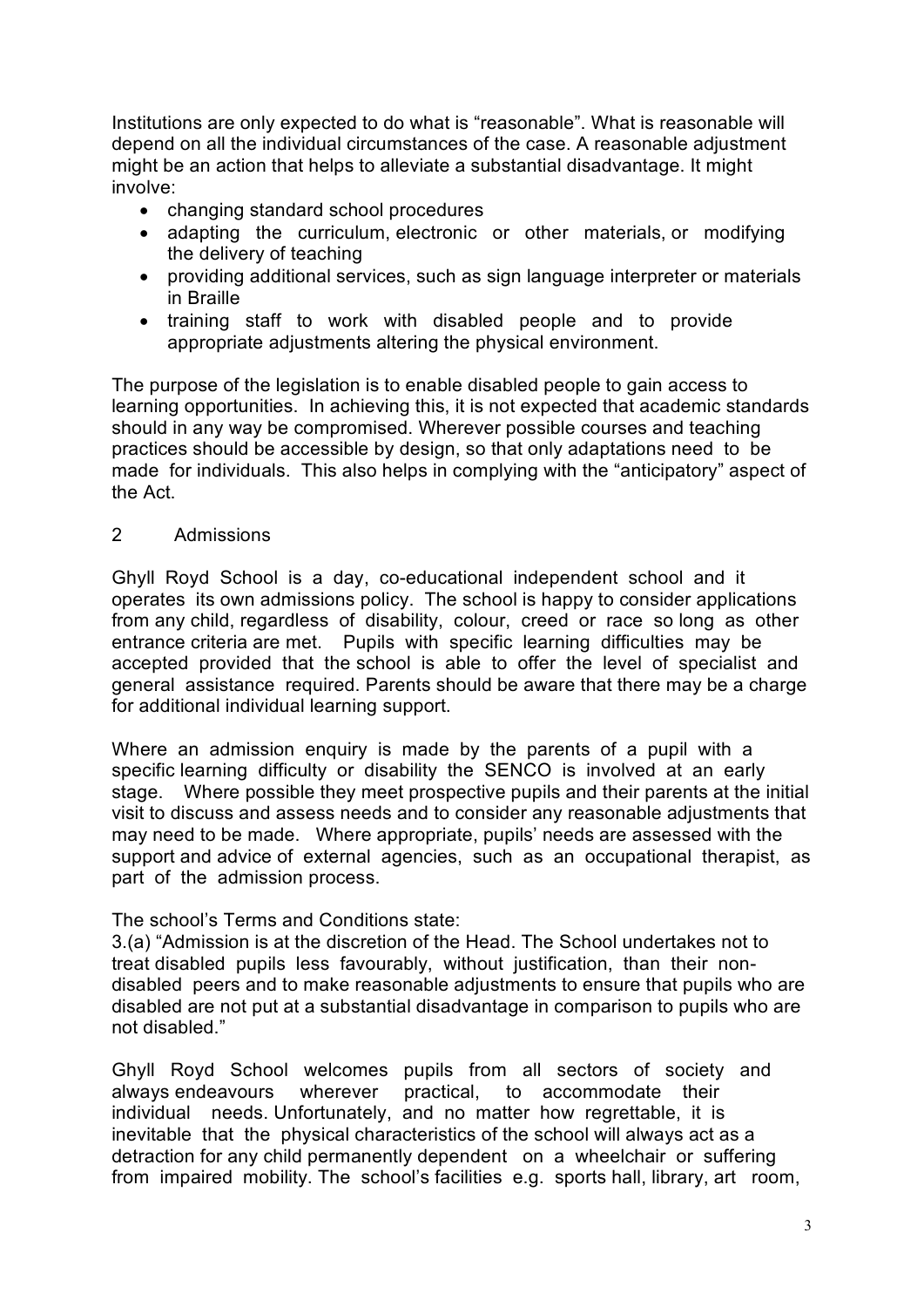classrooms, are spread amongst 3 buildings and are on 2 floors. Ghyll Royd school does not view this is an acceptable situation and it therefore continues to improve access wherever it is practically possible. In the short term the school is particularly keen to ensure that any disabled pupils can continue to fulfil a normal school life. At present there are no pupils in wheelchairs.

## 3 Current Curriculum Provision

In planning curricular and extra-curricular the Head has an increased awareness of and can anticipate accessibility issues faced by disabled pupils and adjustments or alternative provision are considered.

#### 3.1 Curriculum

The school offers a broad curriculum and the non-core areas are taught through the Learning Challenge Curriculum. Within this curriculum there is some in-built flexibility to create programmes that meet the needs and interests of each individual.

All subjects are taught in mixed ability groups either within the year group or across a Phase e.g. Year 1/2, Year 3/4, Year 5/6.

#### 3.2 Policies

The school has an Equal Opportunities Policy and a separate but complementary Special Educational Needs Policy which outline the school's policies and procedures for pupils with disabilities.

#### 3.3 Staffing

There is a generous overall teacher : pupil ratio of 1:11 and the Early Years Foundation stage ratios exceed statutory ones stated in the Early Years Foundation Stage. Average class sizes range from 3 – 16, depending on the age range, this facilitates differentiation.

The Learning Support team is comprised of a full time class teacher who acts as SENCO, a lead Early Years Practitioner for SEN and 2 teaching assistants who work across Reception to Year 6.

The SENCO works with teaching staff to ensure that the individual needs of pupils with specific learning difficulties are being met effectively in the classroom and curriculum.

#### 3.4 Existing Pupils

The school has in the region of 8-10 pupils who have a specific learning difficulty or disability, of whom approximately half have additional lessons. The difficulties these pupils have include: Autism and additional language or educational needs. All these pupils do enjoy access to the school's existing curriculum, sporting and leisure programme and premises. Those requiring regular medication are supported by the care and guidance offered by staff who are fully qualified in first aid.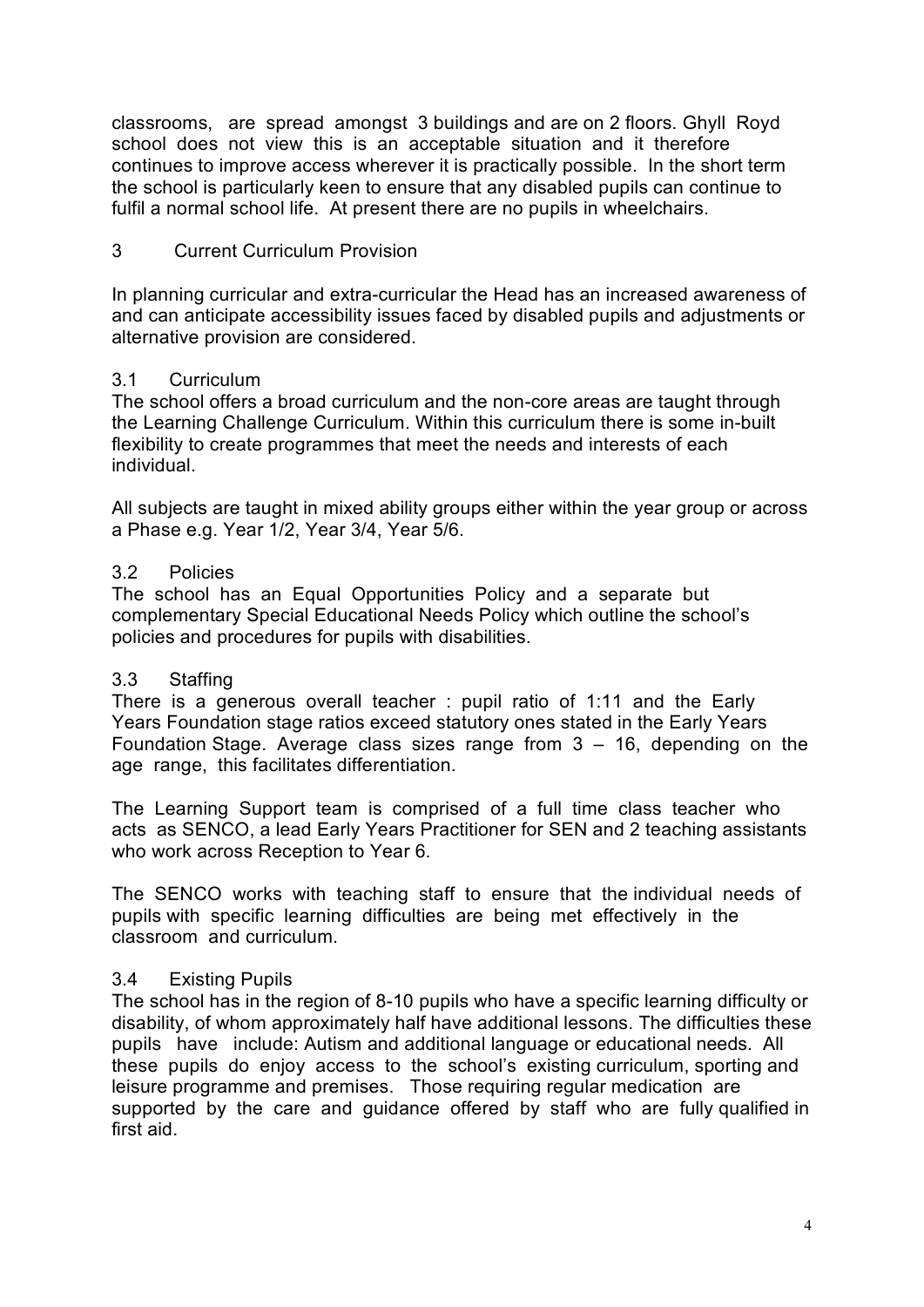#### 3.5 Individual Support Plans (ISPs)

All pupils on the school's special educational needs register have an ISP that has clearly stated and agreed targets that are reviewed termly. There is an termly schedule for review (with outside agencies if applicable), which is also discussed with parents.

## 3.6 Involving Parents and Pupils

As part of the reviewing process, the SENCO discuss an appropriate curriculum for a pupil with a disability with both the parents and pupils. For example, a pupil with moderate specific learning difficulties may reduce the number of curriculum subjects. Any changes to the timetable are discussed fully with the Head.

#### 3.7 Assessment

Test data is scrutinized to further identify pupils with potential learning issues. Learning Support staff will brief and advise teaching and where appropriate, complete further diagnostic tests. Permission is sought from parents prior to this diagnostic assessment and scores are discussed with parents and where appropriate with pupils.

#### 3.8 Staff Training

There has been whole school staff training on Autism.

Meetings with the SENCO to discuss specific learning difficulties and to review baseline data form a part of the induction programme for all newly appointed teachers.

Teachers are encouraged to attend courses to help develop their understanding and awareness of specific learning difficulties and disabilities.

#### 3.9 Assessments

The school makes adjustments for disabled pupils or pupils with additional needs taking assessments. They may be given additional time, be allowed to use a word processor, have amanuensis, a reader, rest breaks etc.

Assessment papers can be printed on to different coloured paper if appropriate. The school can print large text versions of its own papers.

If appropriate alternative, smaller assessment venues can be arranged for those whose specific needs or medical conditions require this.

#### 4 Disabled Physical Access Plan

'A plan to improve the physical environment of the school for the purpose of increasing the extent to which disabled pupils are able to take advantage of education and associated services'.

The Equality Act 2010 and its predecessor legislation such as the Disability Discrimination Act 1995 (DDA) and the Special Educational Needs and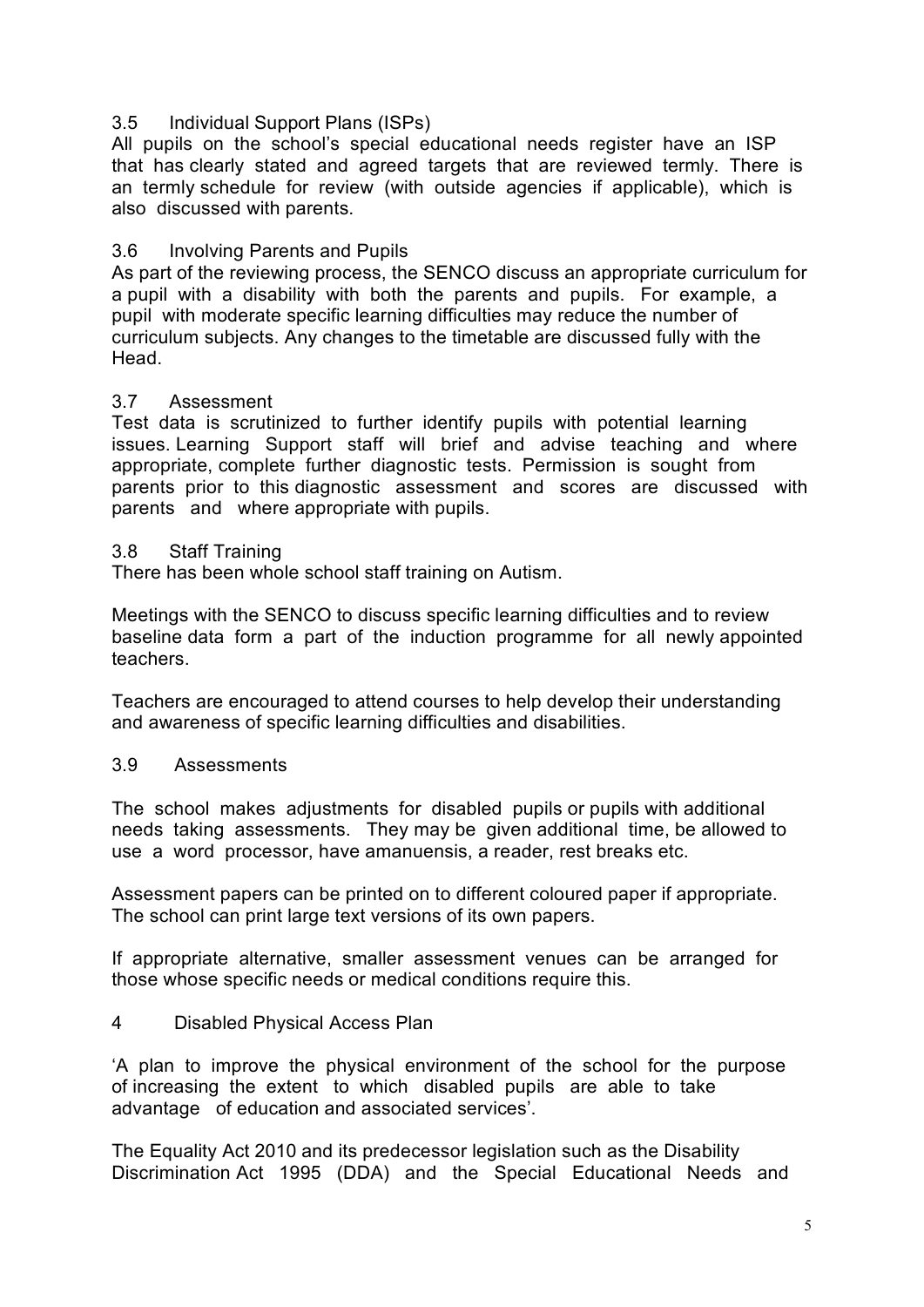Disability Act 2001 (SENDA) have implications for the School. The law requires that the responsible bodies anticipate the requirements of disabled staff, visitors and pupils and make all reasonable adjustments to avoid their discrimination.

#### 5 Governance

5.1 A Governor will be appointed for specific responsibility for Disability issues at Ghyll Royd School.

6 Main Building (Greystone Manor)

A disabled parking space must be labelled and made available in the parking area directly outside school to enable ease of access on tarmacked paving areas and up the ramped area outside the Little Adventurers classroom. Access to disabled toilets are available in the sports hall and can be accessed through the main building back door using the ramp.

7 Other buildings and facilities

## 7.1 Sports Hall

Access would be possible by wheelchair via the back gate in the playground and there are disabled toilet facilities available.

#### 7.2 Coach House

Access to the Coach House would be possible via the back gated area but a threshold ramp would need to be fitted to the Year 6 Coach House external double door entrance in order to access the ground floor classrooms only.

#### 8 The external environment

8.1 Handrails on sloping paths have been installed on the ramp leading into the courtyard from the main building. An additional handrail is required to the steps leading into Little Adventurers.

8.2 The parking area has been resurfaced in 2020 to enable easier access for those in a wheelchair or using crutches.

8.3 External lighting has been extensively upgraded for security reasons in recent years. The school will continue to investigate ways of improving visibility after daylight hours.

8.4 Signage has also been improved in recent years, although directional signage is low key.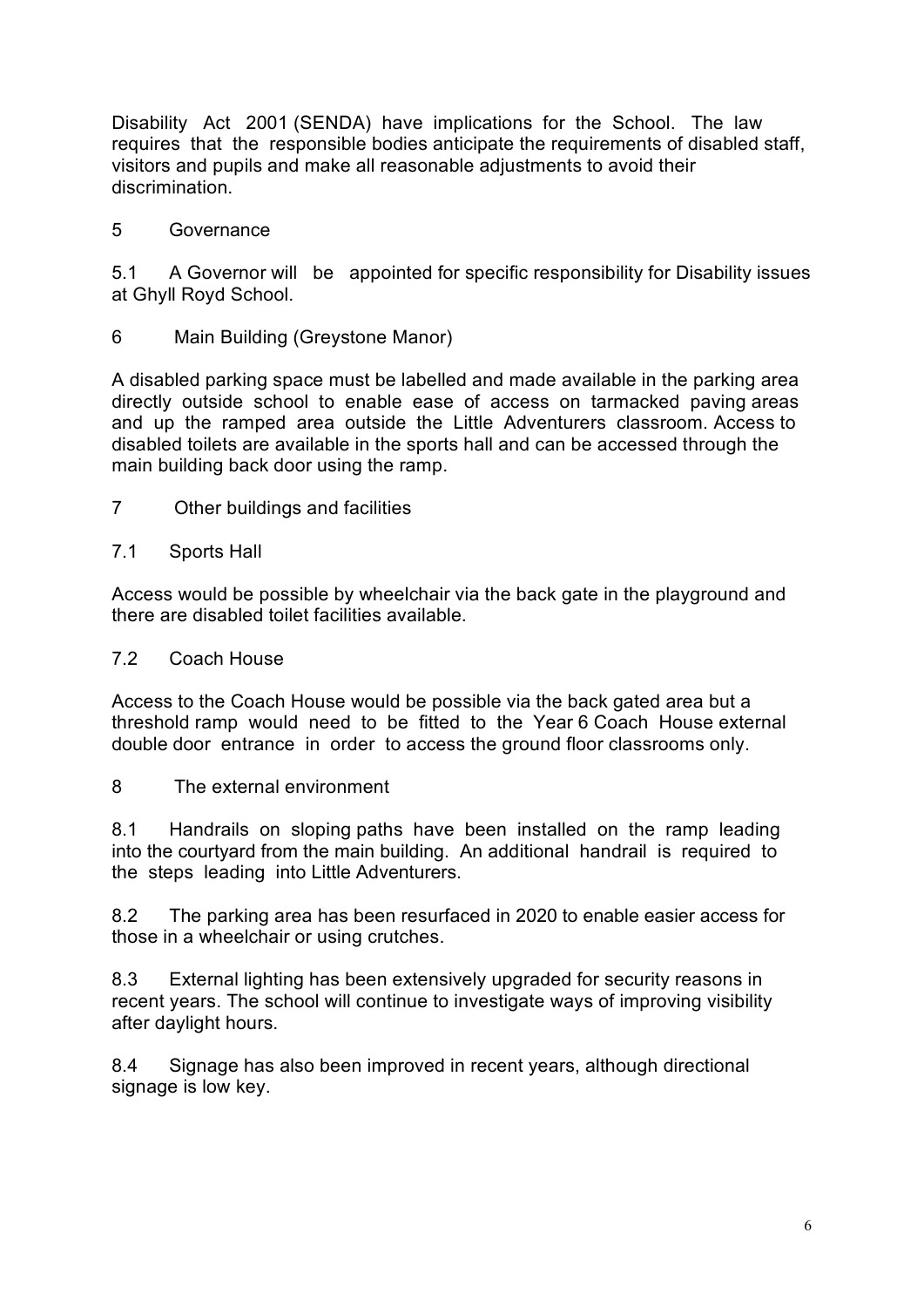# 9 PLAN OF ACTION Improving the Delivery of Written Information

| Target                                                                                                 | <b>Strategies</b>                                                                                                                                                                      | Outcome                                                                                                                                                                                                                          | Timeframe                                                               | Funding | Achieved                                                                                           |
|--------------------------------------------------------------------------------------------------------|----------------------------------------------------------------------------------------------------------------------------------------------------------------------------------------|----------------------------------------------------------------------------------------------------------------------------------------------------------------------------------------------------------------------------------|-------------------------------------------------------------------------|---------|----------------------------------------------------------------------------------------------------|
| Make<br>available<br>alternative<br>formats of<br>written<br>material                                  | The school will<br>act on advise<br>from agencies<br>depending on a<br>childs needs.                                                                                                   | Effective<br>communication of<br>written<br>information about<br>disabilities<br>throughout<br>school through<br>the use of ISP                                                                                                  | Continual<br>review and<br>improvement.<br><b>Review</b><br>Summer 2021 | £200    | September<br>Review, Jan 21<br>Cursive writing<br>introduced<br>through Letter<br>Join from EYFS   |
| Availability of<br>written<br>material in<br>alternative<br>formats when<br>specifically<br>requested  | The school<br>will make itself<br>aware of the<br>services<br>available for<br>converting<br>written<br>information<br>into alternative<br>formats.                                    | Use of coloured<br>screens on<br>Interactive<br>Whiteboards.<br>Raise awareness<br>of font size, page<br>layouts and use<br>of colour paper to<br>support children<br>with visual<br>impairments and<br>reading<br>difficulties. | Termly                                                                  | £200    | <b>SENCo</b><br>monitoring use of<br>written materials<br>and IWB through<br><b>Learning Walks</b> |
| <b>Review</b><br>children's<br>records<br>ensuring<br>school's<br>awareness of<br>any<br>disabilities. | Information<br>collected about<br>new children.<br>Records passed<br>up to each class<br>teacher. End of<br>year class<br>meetings.<br>Annual reviews.<br><b>SEN Support</b><br>Plans. | Each staff<br>member aware of<br>disabilities and<br>needs of those<br>children in the<br>school All<br>teachers are<br>teachers of SEND                                                                                         | Annually                                                                | £200    | <b>Reading Scheme</b><br>updated Dec<br>2020 to link into<br>NC. Gaps in<br>levels to be filled.   |

# 10 PLAN OF ACTION Improving Curriculum Access

| Target                                           | <b>Strategies</b>                                                                                                                    | Outcome                                                    | Timeframe      | Funding | Achieved                                                                                         |  |
|--------------------------------------------------|--------------------------------------------------------------------------------------------------------------------------------------|------------------------------------------------------------|----------------|---------|--------------------------------------------------------------------------------------------------|--|
| Intervention<br><b>Strategies</b>                | Analysis data from<br>Classroom<br>Monitor to ensure<br>progress of pupils<br>with SEN are<br>making progress<br>in line with cohort | Pupils are<br>making<br>expected<br>progress or<br>better. | Autumn<br>2022 | £0      | Data produced by<br><b>HN</b> for Educational<br>Committee 2021.<br><b>Review Summer</b><br>2022 |  |
| Differentiati<br>on in<br>Planning /<br>Teaching | <b>SLT and SENCO</b><br>to monitor quality<br>of differentiation                                                                     | Variety of<br>learning<br>styles and<br>multi-             | Autumn<br>2022 | £300    | SENCo in place<br>and trained<br>resources<br>purchased July 21                                  |  |